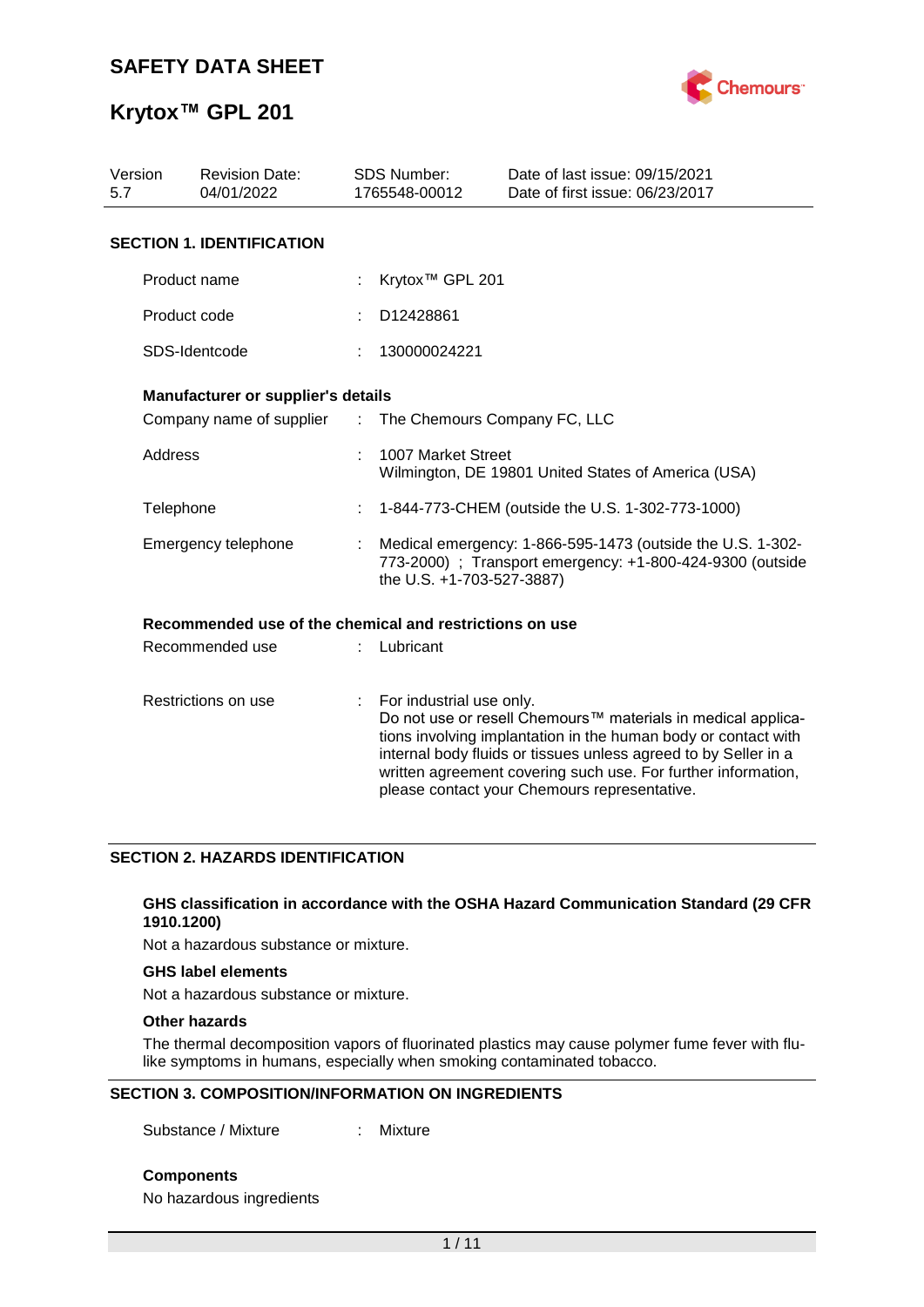

| Version<br>5.7 | <b>Revision Date:</b><br>04/01/2022                    |  | <b>SDS Number:</b><br>1765548-00012                                                                                                                         | Date of last issue: 09/15/2021<br>Date of first issue: 06/23/2017                                                                                                                                      |
|----------------|--------------------------------------------------------|--|-------------------------------------------------------------------------------------------------------------------------------------------------------------|--------------------------------------------------------------------------------------------------------------------------------------------------------------------------------------------------------|
|                |                                                        |  |                                                                                                                                                             |                                                                                                                                                                                                        |
|                | <b>SECTION 4. FIRST AID MEASURES</b>                   |  |                                                                                                                                                             |                                                                                                                                                                                                        |
| If inhaled     |                                                        |  | If inhaled, remove to fresh air.                                                                                                                            | Get medical attention if symptoms occur.                                                                                                                                                               |
|                | In case of skin contact                                |  |                                                                                                                                                             | Wash with water and soap as a precaution.<br>Get medical attention if symptoms occur.                                                                                                                  |
|                | In case of eye contact                                 |  |                                                                                                                                                             | Flush eyes with water as a precaution.<br>Get medical attention if irritation develops and persists.                                                                                                   |
|                | If swallowed                                           |  |                                                                                                                                                             | If swallowed, DO NOT induce vomiting.<br>Get medical attention if symptoms occur.<br>Rinse mouth thoroughly with water.                                                                                |
| delayed        | Most important symptoms<br>and effects, both acute and |  | Irritation<br>Lung edema<br><b>Blurred vision</b><br><b>Discomfort</b><br>Lachrymation<br>Irritation<br><b>Redness</b><br>Irritation<br>Shortness of breath | Inhalation may provoke the following symptoms:<br>Eye contact may provoke the following symptoms<br>Skin contact may provoke the following symptoms:<br>Inhalation may provoke the following symptoms: |
|                | Protection of first-aiders                             |  |                                                                                                                                                             | No special precautions are necessary for first aid responders.                                                                                                                                         |

## Notes to physician : Treat symptomatically and supportively.

## **SECTION 5. FIRE-FIGHTING MEASURES**

| Suitable extinguishing media :           |    | Not applicable<br>Will not burn                                                                                                |
|------------------------------------------|----|--------------------------------------------------------------------------------------------------------------------------------|
| Unsuitable extinguishing<br>media        |    | Not applicable<br>Will not burn                                                                                                |
| Specific hazards during fire<br>fighting |    | Exposure to combustion products may be a hazard to health.                                                                     |
| Hazardous combustion prod-<br>ucts       |    | Hydrogen fluoride<br>carbonyl fluoride<br>potentially toxic fluorinated compounds<br>aerosolized particulates<br>Carbon oxides |
| Specific extinguishing meth-<br>ods      | ÷. | Use extinguishing measures that are appropriate to local cir-<br>cumstances and the surrounding environment.                   |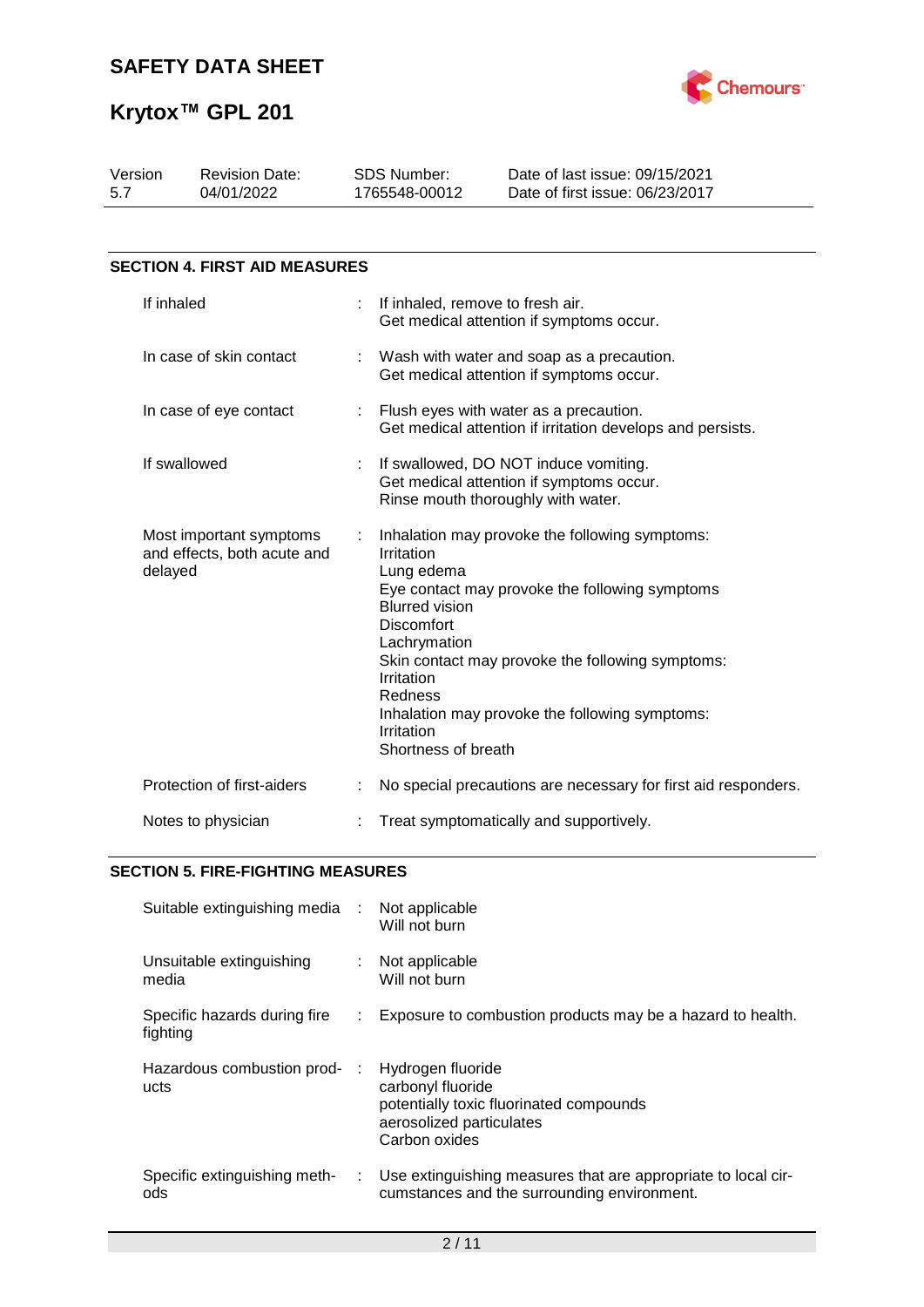

| Use water spray to cool unopened containers.                                                                                                                                                                                                                                                                                                                                                                                                                                                                                                                                                                             |  |  |
|--------------------------------------------------------------------------------------------------------------------------------------------------------------------------------------------------------------------------------------------------------------------------------------------------------------------------------------------------------------------------------------------------------------------------------------------------------------------------------------------------------------------------------------------------------------------------------------------------------------------------|--|--|
| Remove undamaged containers from fire area if it is safe to do                                                                                                                                                                                                                                                                                                                                                                                                                                                                                                                                                           |  |  |
| Wear self-contained breathing apparatus for firefighting if<br>Special protective equipment :<br>necessary.<br>Use personal protective equipment.                                                                                                                                                                                                                                                                                                                                                                                                                                                                        |  |  |
|                                                                                                                                                                                                                                                                                                                                                                                                                                                                                                                                                                                                                          |  |  |
| Follow safe handling advice (see section 7) and personal pro-<br>tective equipment recommendations (see section 8).                                                                                                                                                                                                                                                                                                                                                                                                                                                                                                      |  |  |
| Prevent further leakage or spillage if safe to do so.<br>Retain and dispose of contaminated wash water.<br>Local authorities should be advised if significant spillages                                                                                                                                                                                                                                                                                                                                                                                                                                                  |  |  |
| Soak up with inert absorbent material.<br>For large spills, provide diking or other appropriate contain-<br>ment to keep material from spreading. If diked material can be<br>pumped, store recovered material in appropriate container.<br>Clean up remaining materials from spill with suitable absor-<br>Local or national regulations may apply to releases and dispo-<br>sal of this material, as well as those materials and items em-<br>ployed in the cleanup of releases. You will need to determine<br>Sections 13 and 15 of this SDS provide information regarding<br>certain local or national requirements. |  |  |
|                                                                                                                                                                                                                                                                                                                                                                                                                                                                                                                                                                                                                          |  |  |

# **SECTION 7. HANDLING AND STORAGE**

| <b>Technical measures</b>   | : See Engineering measures under EXPOSURE<br>CONTROLS/PERSONAL PROTECTION section.                                                                                                                                         |
|-----------------------------|----------------------------------------------------------------------------------------------------------------------------------------------------------------------------------------------------------------------------|
| Local/Total ventilation     | : Use only with adequate ventilation.                                                                                                                                                                                      |
| Advice on safe handling     | Do not breathe decomposition products.                                                                                                                                                                                     |
|                             | Handle in accordance with good industrial hygiene and safety<br>practice, based on the results of the workplace exposure as-<br>sessment<br>Take care to prevent spills, waste and minimize release to the<br>environment. |
| Conditions for safe storage | : Keep in properly labeled containers.<br>Store in accordance with the particular national regulations.                                                                                                                    |
| Materials to avoid          | No special restrictions on storage with other products.                                                                                                                                                                    |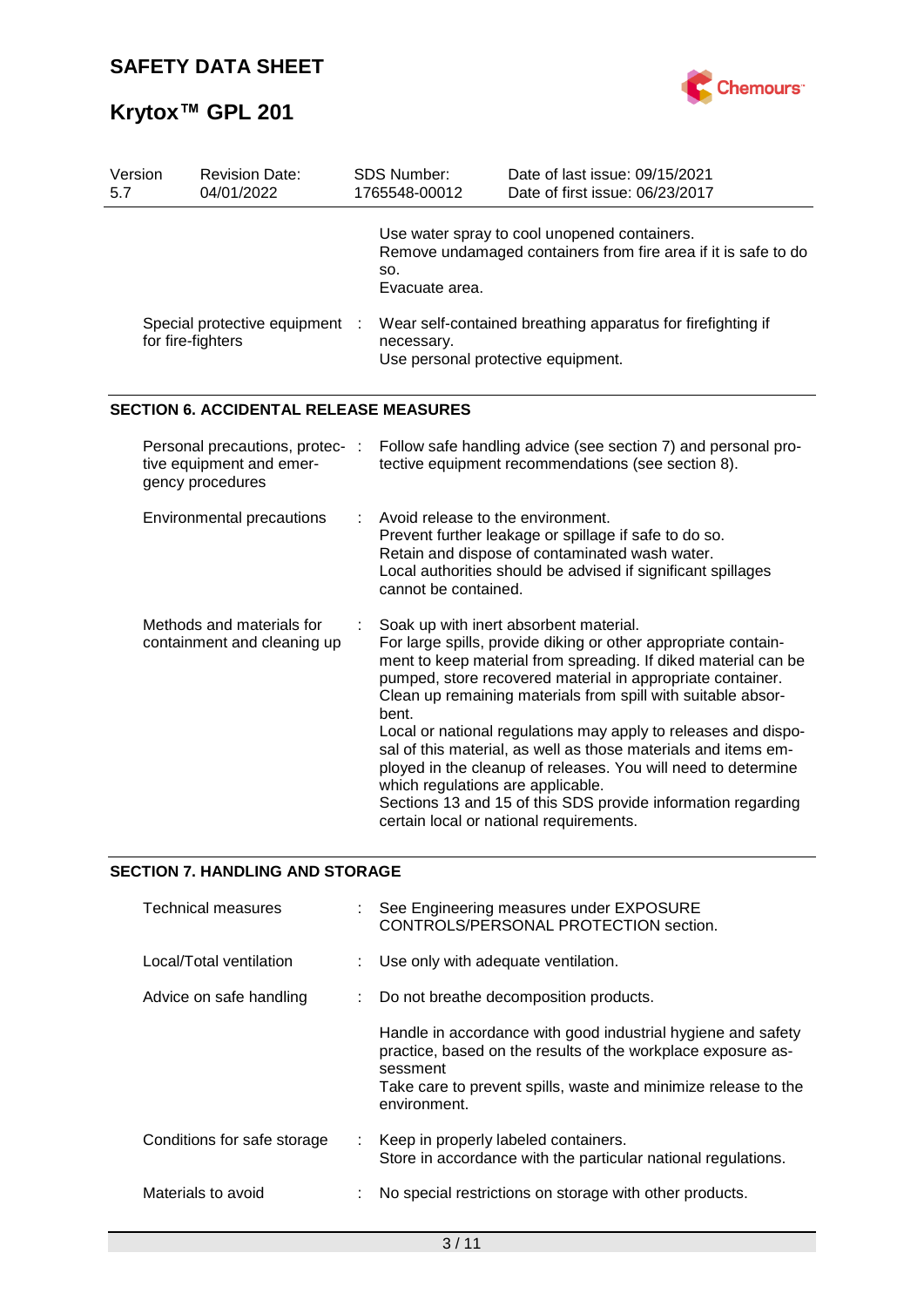

# **Krytox™ GPL 201**

| Version | <b>Revision Date:</b> | SDS Number:   | Date of last issue: 09/15/2021  |
|---------|-----------------------|---------------|---------------------------------|
| 5.7     | 04/01/2022            | 1765548-00012 | Date of first issue: 06/23/2017 |
|         |                       |               |                                 |

age stability

Further information on stor- : No decomposition if stored and applied as directed.

## **SECTION 8. EXPOSURE CONTROLS/PERSONAL PROTECTION**

### **Ingredients with workplace control parameters**

Contains no substances with occupational exposure limit values.

### **Occupational exposure limits of decomposition products**

| Components          | CAS-No.   | Value type<br>(Form of<br>exposure) | Control parame-<br>ters / Permissible<br>concentration | <b>Basis</b>        |
|---------------------|-----------|-------------------------------------|--------------------------------------------------------|---------------------|
| Hydrofluoric acid   | 7664-39-3 | <b>TWA</b>                          | $0.5$ ppm<br>(Fluorine)                                | <b>ACGIH</b>        |
|                     |           | $\mathsf{C}$                        | 2 ppm<br>(Fluorine)                                    | <b>ACGIH</b>        |
|                     |           | $\mathsf{C}$                        | 6 ppm<br>$5 \text{ mg/m}^3$                            | <b>NIOSH REL</b>    |
|                     |           | <b>TWA</b>                          | $\overline{3}$ ppm<br>$2.5$ mg/m <sup>3</sup>          | <b>NIOSH REL</b>    |
|                     |           | <b>TWA</b>                          | 3 ppm                                                  | OSHA Z-2            |
| Carbonyl difluoride | 353-50-4  | <b>TWA</b>                          | 2 ppm                                                  | <b>ACGIH</b>        |
|                     |           | <b>STEL</b>                         | 5 ppm                                                  | <b>ACGIH</b>        |
|                     |           | <b>TWA</b>                          | 2 ppm<br>$5 \text{ mg/m}^3$                            | <b>NIOSH REL</b>    |
|                     |           | <b>ST</b>                           | 5 ppm<br>$15 \text{ mg/m}^3$                           | <b>NIOSH REL</b>    |
| Carbon dioxide      | 124-38-9  | <b>TWA</b>                          | 5,000 ppm                                              | <b>ACGIH</b>        |
|                     |           | <b>STEL</b>                         | 30,000 ppm                                             | <b>ACGIH</b>        |
|                     |           | <b>TWA</b>                          | $5,000$ ppm<br>9,000 mg/m <sup>3</sup>                 | <b>NIOSH REL</b>    |
|                     |           | $\overline{\text{ST}}$              | $30,000$ ppm<br>54,000 mg/m <sup>3</sup>               | <b>NIOSH REL</b>    |
|                     |           | <b>TWA</b>                          | $\overline{5,000}$ ppm<br>9,000 mg/m <sup>3</sup>      | OSHA <sub>Z-1</sub> |
| Carbon monoxide     | 630-08-0  | <b>TWA</b>                          | 25 ppm                                                 | <b>ACGIH</b>        |
|                     |           | <b>TWA</b>                          | 35 ppm<br>40 mg/m <sup>3</sup>                         | <b>NIOSH REL</b>    |
|                     |           | $\mathsf{C}$                        | 200 ppm<br>229 mg/m <sup>3</sup>                       | <b>NIOSH REL</b>    |
|                     |           | <b>TWA</b>                          | 50 ppm<br>55 mg/m <sup>3</sup>                         | OSHA Z-1            |

**Engineering measures** : Processing may form hazardous compounds (see section 10).

Ensure adequate ventilation, especially in confined areas. Minimize workplace exposure concentrations.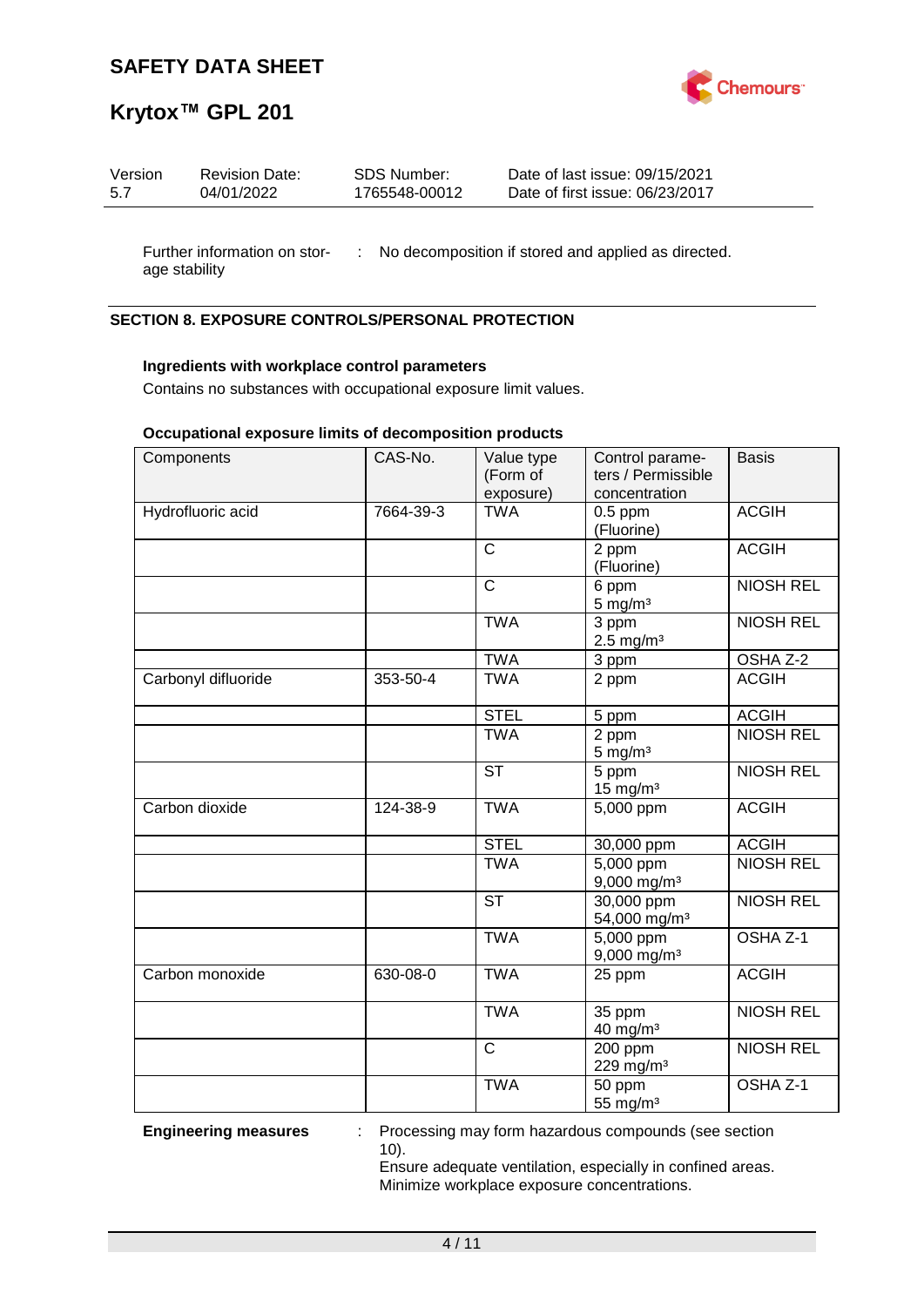

| Version<br>5.7         |  | <b>Revision Date:</b><br>04/01/2022                                                                                                                                                                                                                                                                                                                                                                                                                                                                                                                                                                                                                                                                      | <b>SDS Number:</b><br>1765548-00012 | Date of last issue: 09/15/2021<br>Date of first issue: 06/23/2017                                                                                                                                                 |
|------------------------|--|----------------------------------------------------------------------------------------------------------------------------------------------------------------------------------------------------------------------------------------------------------------------------------------------------------------------------------------------------------------------------------------------------------------------------------------------------------------------------------------------------------------------------------------------------------------------------------------------------------------------------------------------------------------------------------------------------------|-------------------------------------|-------------------------------------------------------------------------------------------------------------------------------------------------------------------------------------------------------------------|
|                        |  | Personal protective equipment                                                                                                                                                                                                                                                                                                                                                                                                                                                                                                                                                                                                                                                                            |                                     |                                                                                                                                                                                                                   |
| Respiratory protection |  | General and local exhaust ventilation is recommended to<br>maintain vapor exposures below recommended limits. Where<br>concentrations are above recommended limits or are<br>unknown, appropriate respiratory protection should be worn.<br>Follow OSHA respirator regulations (29 CFR 1910.134) and<br>use NIOSH/MSHA approved respirators. Protection provided<br>by air purifying respirators against exposure to any hazar-<br>dous chemical is limited. Use a positive pressure air supplied<br>respirator if there is any potential for uncontrolled release,<br>exposure levels are unknown, or any other circumstance<br>where air purifying respirators may not provide adequate<br>protection. |                                     |                                                                                                                                                                                                                   |
|                        |  | Hand protection                                                                                                                                                                                                                                                                                                                                                                                                                                                                                                                                                                                                                                                                                          |                                     |                                                                                                                                                                                                                   |
|                        |  | Remarks                                                                                                                                                                                                                                                                                                                                                                                                                                                                                                                                                                                                                                                                                                  |                                     | Wash hands before breaks and at the end of workday.                                                                                                                                                               |
|                        |  | Eye protection                                                                                                                                                                                                                                                                                                                                                                                                                                                                                                                                                                                                                                                                                           | Safety glasses                      | Wear the following personal protective equipment:                                                                                                                                                                 |
|                        |  | Skin and body protection                                                                                                                                                                                                                                                                                                                                                                                                                                                                                                                                                                                                                                                                                 |                                     | Skin should be washed after contact.                                                                                                                                                                              |
|                        |  | Hygiene measures                                                                                                                                                                                                                                                                                                                                                                                                                                                                                                                                                                                                                                                                                         | king place.                         | If exposure to chemical is likely during typical use, provide<br>eye flushing systems and safety showers close to the wor-<br>When using do not eat, drink or smoke.<br>Wash contaminated clothing before re-use. |

## **SECTION 9. PHYSICAL AND CHEMICAL PROPERTIES**

| Appearance                                                     |    | Grease                                              |
|----------------------------------------------------------------|----|-----------------------------------------------------|
| Color                                                          | t  | white                                               |
| Odor                                                           | ÷  | odorless                                            |
| <b>Odor Threshold</b>                                          | t. | No data available                                   |
| рH                                                             |    | : 7                                                 |
| Melting point/freezing point : 608 °F / 320 °C                 |    |                                                     |
| Initial boiling point and boiling : No data available<br>range |    |                                                     |
| Flash point                                                    | ÷  | Method: Pensky-Martens closed cup<br>Not applicable |
| Evaporation rate                                               | t  | Not applicable                                      |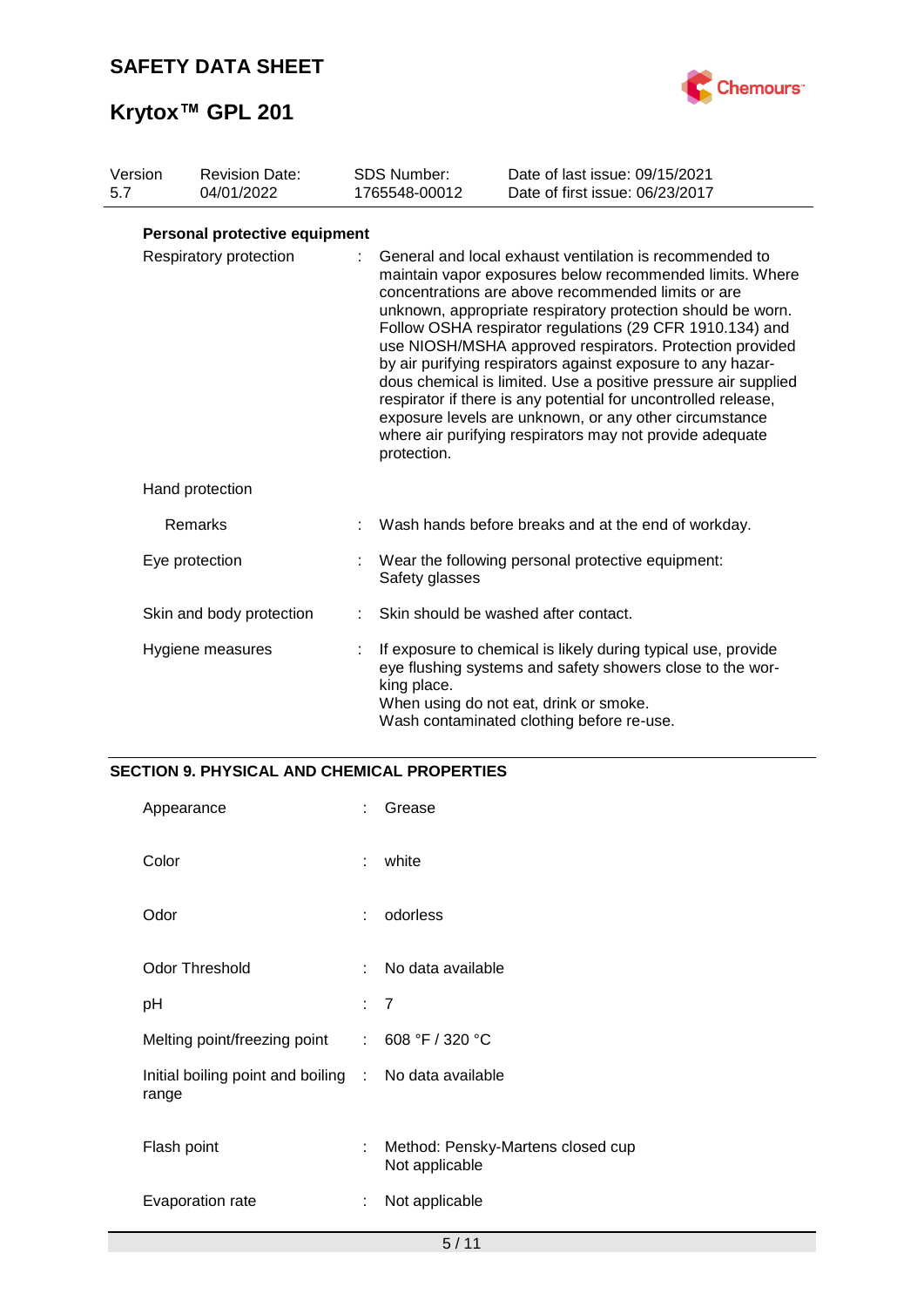

# **Krytox™ GPL 201**

| 5.7 | Version<br><b>Revision Date:</b><br>04/01/2022      |   | SDS Number:<br>1765548-00012 | Date of last issue: 09/15/2021<br>Date of first issue: 06/23/2017 |
|-----|-----------------------------------------------------|---|------------------------------|-------------------------------------------------------------------|
|     |                                                     |   |                              |                                                                   |
|     | Flammability (solid, gas)                           | ÷ | Will not burn                |                                                                   |
|     | Upper explosion limit / Upper<br>flammability limit | ÷ | No data available            |                                                                   |
|     | Lower explosion limit / Lower<br>flammability limit | ÷ | No data available            |                                                                   |
|     | Vapor pressure                                      |   | Not applicable               |                                                                   |
|     | Relative vapor density                              |   | Not applicable               |                                                                   |
|     | Relative density                                    |   | $1.89 - 1.93$                |                                                                   |
|     | Solubility(ies)<br>Water solubility                 |   | insoluble                    |                                                                   |
|     | Partition coefficient: n-<br>octanol/water          |   | Not applicable               |                                                                   |
|     | Autoignition temperature                            |   | No data available            |                                                                   |
|     | Decomposition temperature                           |   | 572 °F / 300 °C              |                                                                   |
|     | Viscosity<br>Viscosity, kinematic                   |   | Not applicable               |                                                                   |
|     | <b>Explosive properties</b>                         |   | Not explosive                |                                                                   |
|     | Oxidizing properties                                |   |                              | The substance or mixture is not classified as oxidizing.          |
|     | Particle size                                       |   | No data available            |                                                                   |

# **SECTION 10. STABILITY AND REACTIVITY**

| Reactivity                              | t. | Not classified as a reactivity hazard.                                       |
|-----------------------------------------|----|------------------------------------------------------------------------------|
| Chemical stability                      | ÷. | Stable under normal conditions.                                              |
| Possibility of hazardous reac-<br>tions | ÷. | Hazardous decomposition products will be formed at elevated<br>temperatures. |
| Conditions to avoid                     | t. | None known.                                                                  |
| Incompatible materials                  | ÷. | None.                                                                        |
|                                         |    |                                                                              |

# **Hazardous decomposition products**

| Thermal decomposition | : Hydrofluoric acid<br>Carbonyl difluoride |
|-----------------------|--------------------------------------------|
|                       | Carbon dioxide                             |
|                       | Carbon monoxide                            |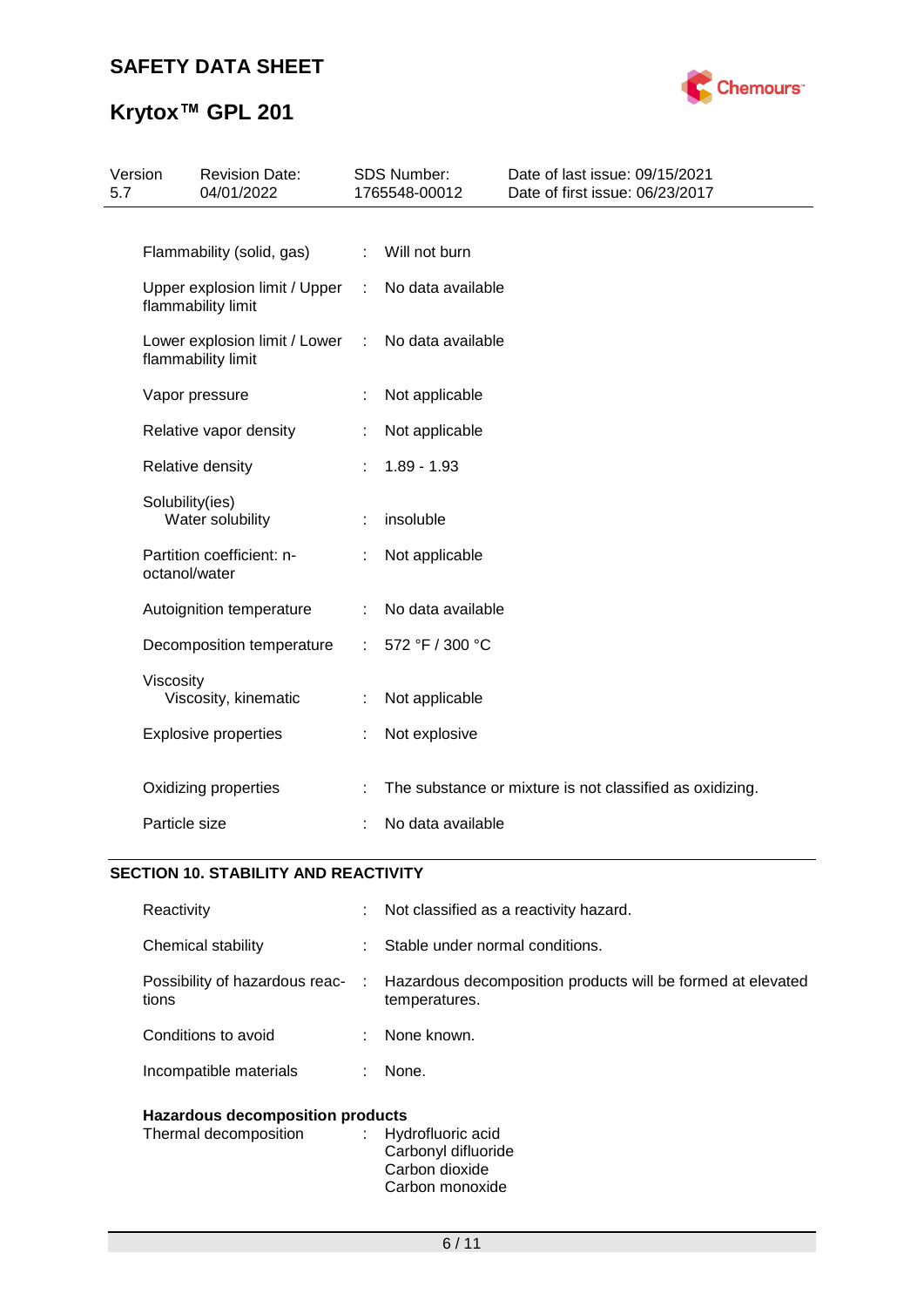

# **Krytox™ GPL 201**

| Version | <b>Revision Date:</b> | SDS Number:   | Date of last issue: 09/15/2021  |
|---------|-----------------------|---------------|---------------------------------|
| 5.7     | 04/01/2022            | 1765548-00012 | Date of first issue: 06/23/2017 |

### **SECTION 11. TOXICOLOGICAL INFORMATION**

#### **Information on likely routes of exposure**

Skin contact Ingestion Eye contact

#### **Acute toxicity**

Not classified based on available information.

#### **Skin corrosion/irritation**

Not classified based on available information.

#### **Serious eye damage/eye irritation**

Not classified based on available information.

### **Respiratory or skin sensitization**

#### **Skin sensitization**

Not classified based on available information.

#### **Respiratory sensitization**

Not classified based on available information.

# **Germ cell mutagenicity**

Not classified based on available information.

#### **Carcinogenicity**

Not classified based on available information.<br> **IARC** No ingredient of this product to

- No ingredient of this product present at levels greater than or equal to 0.1% is identified as probable, possible or confirmed human carcinogen by IARC.
- **OSHA** No component of this product present at levels greater than or equal to 0.1% is on OSHA's list of regulated carcinogens.
- **NTP** No ingredient of this product present at levels greater than or equal to 0.1% is identified as a known or anticipated carcinogen by NTP.

#### **Reproductive toxicity**

Not classified based on available information.

### **STOT-single exposure**

Not classified based on available information.

#### **STOT-repeated exposure**

Not classified based on available information.

### **Aspiration toxicity**

Not classified based on available information.

### **SECTION 12. ECOLOGICAL INFORMATION**

**Ecotoxicity** No data available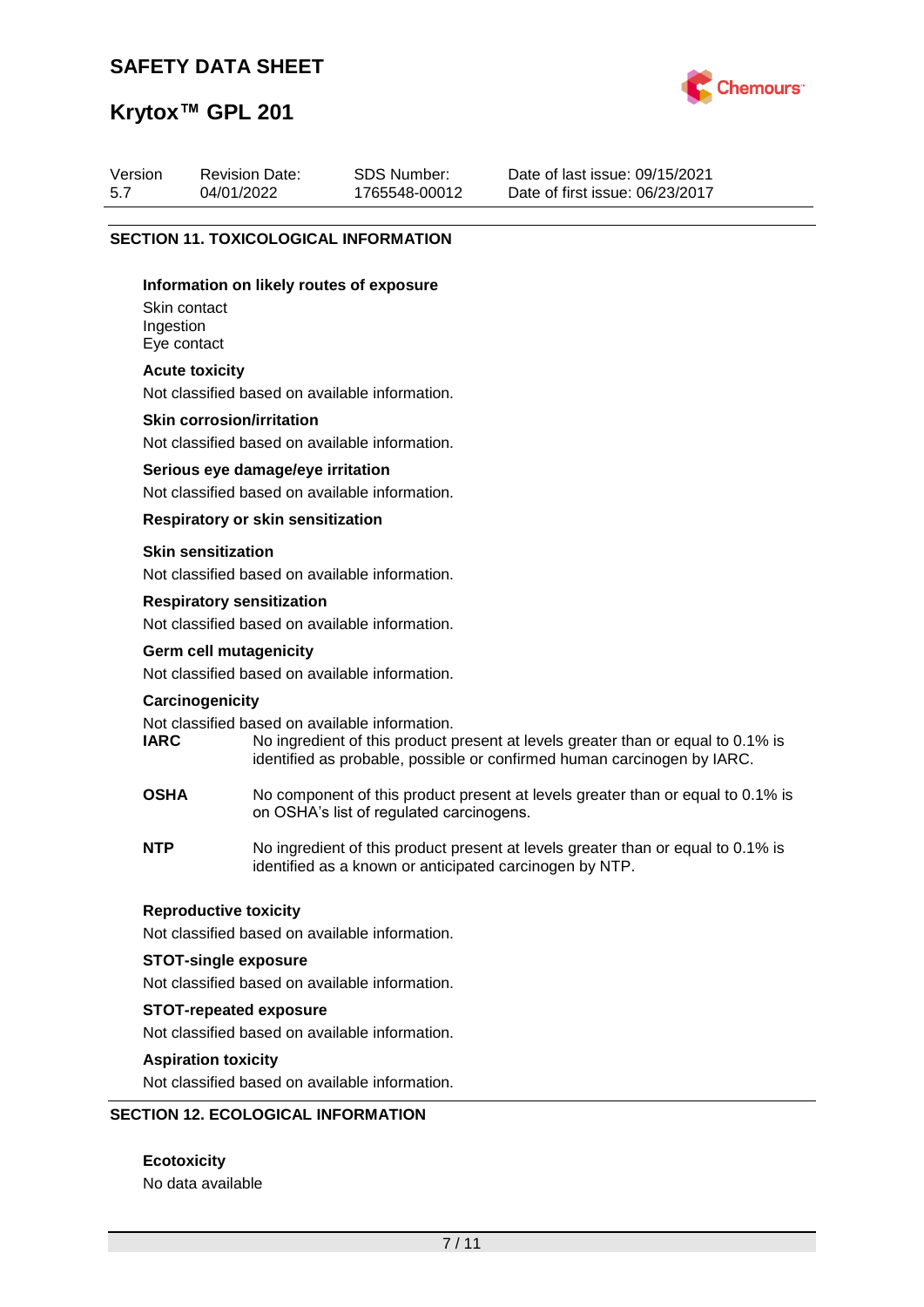

| 5.7             | <b>Revision Date:</b><br>04/01/2022                                          |                                                                                                                                                                | <b>SDS Number:</b><br>1765548-00012 | Date of last issue: 09/15/2021<br>Date of first issue: 06/23/2017        |
|-----------------|------------------------------------------------------------------------------|----------------------------------------------------------------------------------------------------------------------------------------------------------------|-------------------------------------|--------------------------------------------------------------------------|
|                 | <b>Persistence and degradability</b><br>No data available                    |                                                                                                                                                                |                                     |                                                                          |
|                 | <b>Bioaccumulative potential</b><br>No data available                        |                                                                                                                                                                |                                     |                                                                          |
|                 | <b>Mobility in soil</b><br>No data available                                 |                                                                                                                                                                |                                     |                                                                          |
|                 | Other adverse effects<br>No data available                                   |                                                                                                                                                                |                                     |                                                                          |
|                 | <b>SECTION 13. DISPOSAL CONSIDERATIONS</b>                                   |                                                                                                                                                                |                                     |                                                                          |
|                 | <b>Disposal methods</b>                                                      |                                                                                                                                                                |                                     |                                                                          |
|                 | Waste from residues                                                          |                                                                                                                                                                |                                     | Dispose of in accordance with local regulations.                         |
|                 | Contaminated packaging                                                       | Empty containers should be taken to an approved waste<br>handling site for recycling or disposal.<br>If not otherwise specified: Dispose of as unused product. |                                     |                                                                          |
|                 | <b>SECTION 14. TRANSPORT INFORMATION</b><br><b>International Regulations</b> |                                                                                                                                                                |                                     |                                                                          |
| <b>UNRTDG</b>   | Not regulated as a dangerous good                                            |                                                                                                                                                                |                                     |                                                                          |
|                 |                                                                              |                                                                                                                                                                |                                     |                                                                          |
| <b>IATA-DGR</b> | Not regulated as a dangerous good                                            |                                                                                                                                                                |                                     |                                                                          |
|                 | <b>IMDG-Code</b><br>Not regulated as a dangerous good                        |                                                                                                                                                                |                                     |                                                                          |
|                 | Not applicable for product as supplied.                                      |                                                                                                                                                                |                                     | Transport in bulk according to Annex II of MARPOL 73/78 and the IBC Code |
|                 | <b>Domestic regulation</b>                                                   |                                                                                                                                                                |                                     |                                                                          |
| 49 CFR          | Not regulated as a dangerous good                                            |                                                                                                                                                                |                                     |                                                                          |

### **CERCLA Reportable Quantity**

This material does not contain any components with a CERCLA RQ.

### **SARA 304 Extremely Hazardous Substances Reportable Quantity**

This material does not contain any components with a section 304 EHS RQ.

**SARA 302 Extremely Hazardous Substances Threshold Planning Quantity** This material does not contain any components with a section 302 EHS TPQ.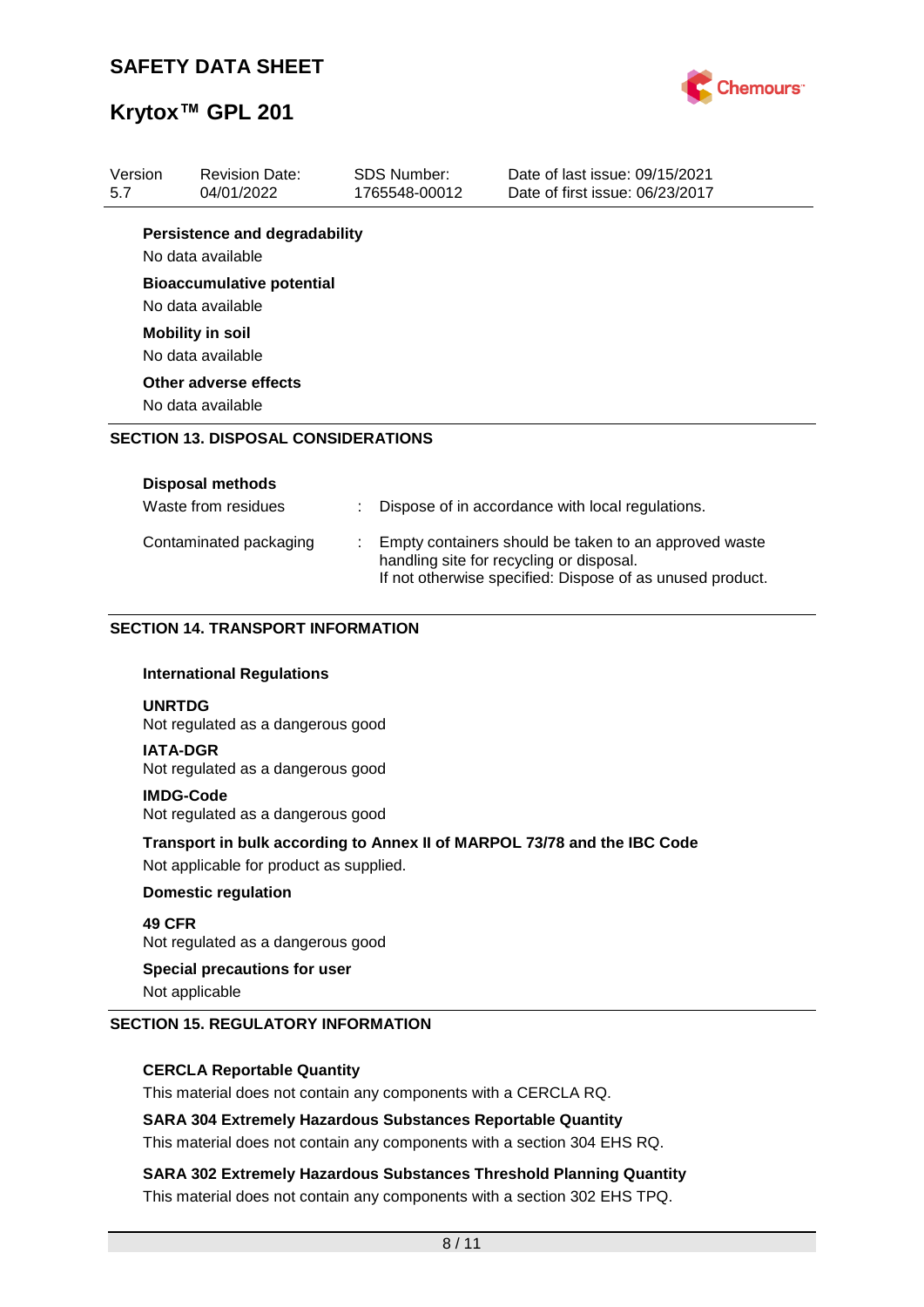

| Version<br>5.7 |                                                                                                                                                                                                                                                                                            | <b>Revision Date:</b><br>04/01/2022 |  | <b>SDS Number:</b><br>1765548-00012                                                                                                                                                       | Date of last issue: 09/15/2021<br>Date of first issue: 06/23/2017 |  |
|----------------|--------------------------------------------------------------------------------------------------------------------------------------------------------------------------------------------------------------------------------------------------------------------------------------------|-------------------------------------|--|-------------------------------------------------------------------------------------------------------------------------------------------------------------------------------------------|-------------------------------------------------------------------|--|
|                |                                                                                                                                                                                                                                                                                            | SARA 311/312 Hazards                |  | No SARA Hazards                                                                                                                                                                           |                                                                   |  |
|                | <b>SARA 313</b>                                                                                                                                                                                                                                                                            |                                     |  | : This material does not contain any chemical components with<br>known CAS numbers that exceed the threshold (De Minimis)<br>reporting levels established by SARA Title III, Section 313. |                                                                   |  |
|                |                                                                                                                                                                                                                                                                                            | <b>US State Regulations</b>         |  |                                                                                                                                                                                           |                                                                   |  |
|                |                                                                                                                                                                                                                                                                                            | Pennsylvania Right To Know          |  |                                                                                                                                                                                           |                                                                   |  |
|                |                                                                                                                                                                                                                                                                                            | PFPE fluid                          |  |                                                                                                                                                                                           | Trade secret                                                      |  |
|                |                                                                                                                                                                                                                                                                                            | Fluoropolymer                       |  |                                                                                                                                                                                           | Trade secret                                                      |  |
|                |                                                                                                                                                                                                                                                                                            | <b>California Prop. 65</b>          |  |                                                                                                                                                                                           |                                                                   |  |
|                | WARNING: This product can expose you to chemicals including Pentadecafluorooctanoic acid,<br>which is/are known to the State of California to cause birth defects or other reproductive harm.<br>For more information go to www.P65Warnings.ca.gov. Note to User: This product is not made |                                     |  |                                                                                                                                                                                           |                                                                   |  |

with PFOA nor is PFOA intentionally present in the product; however, it is possible that PFOA

may be present as an impurity at background (environmental) levels.

### **SECTION 16. OTHER INFORMATION**



Krytox™ and any associated logos are trademarks or copyrights of The Chemours Company FC, LLC.

Chemours™ and the Chemours Logo are trademarks of The Chemours Company. Before use read Chemours safety information.

For further information contact the local Chemours office or nominated distributors.

### **Full text of other abbreviations**

| ACGIH     | : USA. ACGIH Threshold Limit Values (TLV)                   |
|-----------|-------------------------------------------------------------|
| NIOSH REL | : USA. NIOSH Recommended Exposure Limits                    |
| OSHA Z-1  | : USA. Occupational Exposure Limits (OSHA) - Table Z-1 Lim- |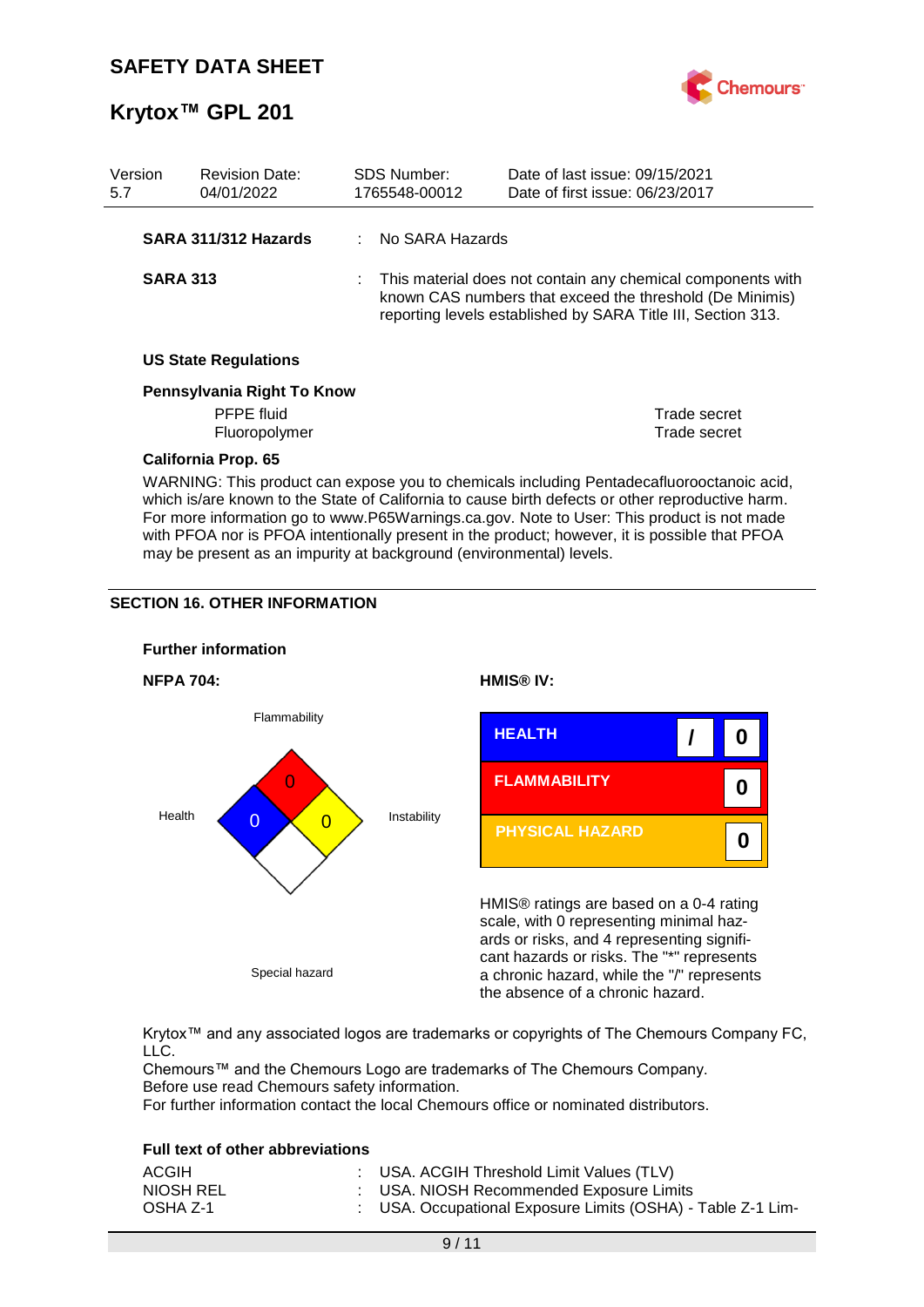

| Version<br>5.7      | <b>Revision Date:</b><br>04/01/2022 | <b>SDS Number:</b><br>1765548-00012                                                          | Date of last issue: 09/15/2021<br>Date of first issue: 06/23/2017 |  |  |  |  |
|---------------------|-------------------------------------|----------------------------------------------------------------------------------------------|-------------------------------------------------------------------|--|--|--|--|
|                     |                                     | its for Air Contaminants                                                                     |                                                                   |  |  |  |  |
| OSHA Z-2            |                                     | USA. Occupational Exposure Limits (OSHA) - Table Z-2                                         |                                                                   |  |  |  |  |
| ACGIH / TWA         |                                     | 8-hour, time-weighted average                                                                |                                                                   |  |  |  |  |
| <b>ACGIH / STEL</b> |                                     | Short-term exposure limit                                                                    |                                                                   |  |  |  |  |
| ACGIH / C           |                                     | Ceiling limit                                                                                |                                                                   |  |  |  |  |
| NIOSH REL / TWA     |                                     | Time-weighted average concentration for up to a 10-hour<br>workday during a 40-hour workweek |                                                                   |  |  |  |  |
| NIOSH REL / ST      |                                     | : STEL - 15-minute TWA exposure that should not be exceeded<br>at any time during a workday  |                                                                   |  |  |  |  |
|                     | NIOSH REL / C                       |                                                                                              | Ceiling value not be exceeded at any time.                        |  |  |  |  |
| OSHA Z-1 / TWA      |                                     | 8-hour time weighted average                                                                 |                                                                   |  |  |  |  |
|                     | OSHA Z-2 / TWA                      | 8-hour time weighted average                                                                 |                                                                   |  |  |  |  |

AIIC - Australian Inventory of Industrial Chemicals; ASTM - American Society for the Testing of Materials; bw - Body weight; CERCLA - Comprehensive Environmental Response, Compensation, and Liability Act; CMR - Carcinogen, Mutagen or Reproductive Toxicant; DIN - Standard of the German Institute for Standardisation; DOT - Department of Transportation; DSL - Domestic Substances List (Canada); ECx - Concentration associated with x% response; EHS - Extremely Hazardous Substance; ELx - Loading rate associated with x% response; EmS - Emergency Schedule; ENCS - Existing and New Chemical Substances (Japan); ErCx - Concentration associated with x% growth rate response; ERG - Emergency Response Guide; GHS - Globally Harmonized System; GLP - Good Laboratory Practice; HMIS - Hazardous Materials Identification System; IARC - International Agency for Research on Cancer; IATA - International Air Transport Association; IBC - International Code for the Construction and Equipment of Ships carrying Dangerous Chemicals in Bulk; IC50 - Half maximal inhibitory concentration; ICAO - International Civil Aviation Organization; IECSC - Inventory of Existing Chemical Substances in China; IMDG - International Maritime Dangerous Goods; IMO - International Maritime Organization; ISHL - Industrial Safety and Health Law (Japan); ISO - International Organisation for Standardization; KECI - Korea Existing Chemicals Inventory; LC50 - Lethal Concentration to 50 % of a test population; LD50 - Lethal Dose to 50% of a test population (Median Lethal Dose); MARPOL - International Convention for the Prevention of Pollution from Ships; MSHA - Mine Safety and Health Administration; n.o.s. - Not Otherwise Specified; NFPA - National Fire Protection Association; NO(A)EC - No Observed (Adverse) Effect Concentration; NO(A)EL - No Observed (Adverse) Effect Level; NOELR - No Observable Effect Loading Rate; NTP - National Toxicology Program; NZIoC - New Zealand Inventory of Chemicals; OECD - Organization for Economic Co-operation and Development; OPPTS - Office of Chemical Safety and Pollution Prevention; PBT - Persistent, Bioaccumulative and Toxic substance; PICCS - Philippines Inventory of Chemicals and Chemical Substances; (Q)SAR - (Quantitative) Structure Activity Relationship; RCRA - Resource Conservation and Recovery Act; REACH - Regulation (EC) No 1907/2006 of the European Parliament and of the Council concerning the Registration, Evaluation, Authorisation and Restriction of Chemicals; RQ - Reportable Quantity; SADT - Self-Accelerating Decomposition Temperature; SARA - Superfund Amendments and Reauthorization Act; SDS - Safety Data Sheet; TCSI - Taiwan Chemical Substance Inventory; TECI - Thailand Existing Chemicals Inventory; TSCA - Toxic Substances Control Act (United States); UN - United Nations; UNRTDG - United Nations Recommendations on the Transport of Dangerous Goods; vPvB - Very Persistent and Very Bioaccumulative

| Sources of key data used to<br>compile the Material Safety<br>Data Sheet |  | Internal technical data, data from raw material SDSs, OECD<br>eChem Portal search results and European Chemicals Agen-<br>cy, http://echa.europa.eu/ |
|--------------------------------------------------------------------------|--|------------------------------------------------------------------------------------------------------------------------------------------------------|
|--------------------------------------------------------------------------|--|------------------------------------------------------------------------------------------------------------------------------------------------------|

Revision Date : 04/01/2022